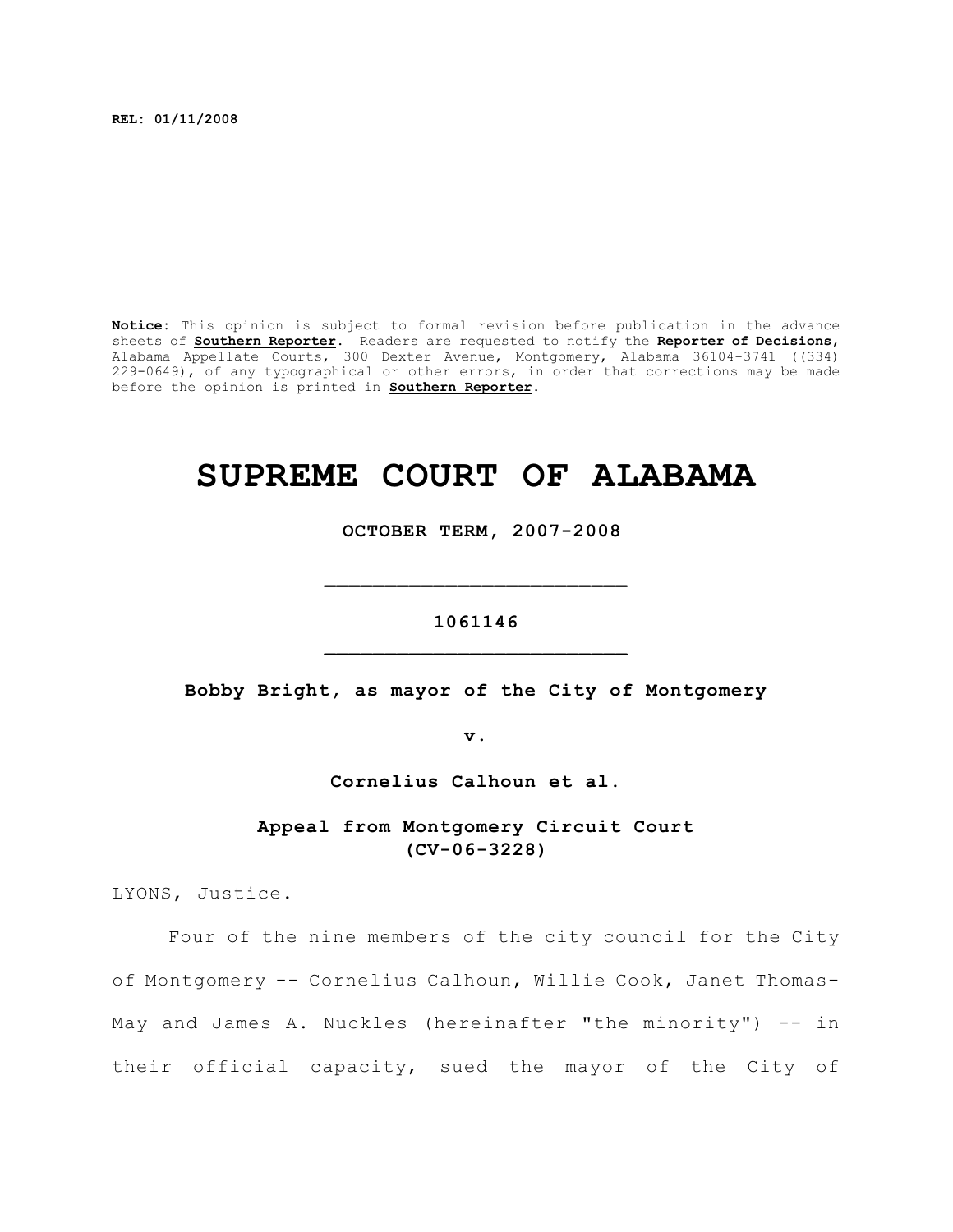Montgomery, Bobby Bright, in his official capacity, seeking declaratory and injunctive relief. The minority's action was in response to Mayor Bright's veto of an ordinance containing the City of Montgomery's general-fund budget for the 2007 fiscal year. The Montgomery Circuit Court entered a judgment in favor of the minority, and Mayor Bright appealed. We reverse the trial court's judgment and render a judgment for Mayor Bright.

# I. Facts and Procedural History

On August 15, 2006, Mayor Bright submitted a general-fund budget for the 2007 fiscal year (October 1 to September 30) to the city council for its consideration. On November 21, 2006, the council made several amendments to Mayor Bright's proposed budget and adopted it, by a  $5 - 4$  vote, as Ordinance  $61-2006$ ("the first council budget"). On November 27, 2006, Mayor Bright vetoed the first council budget on the grounds (1) that the first council budget allocated discretionary funds to the council, and (2) that no public meeting for the budget, as amended, was held prior to its passage.

On December 5, 2006, the council, by a  $5 - 4$  vote, upheld Mayor Bright's veto of the first council budget. One council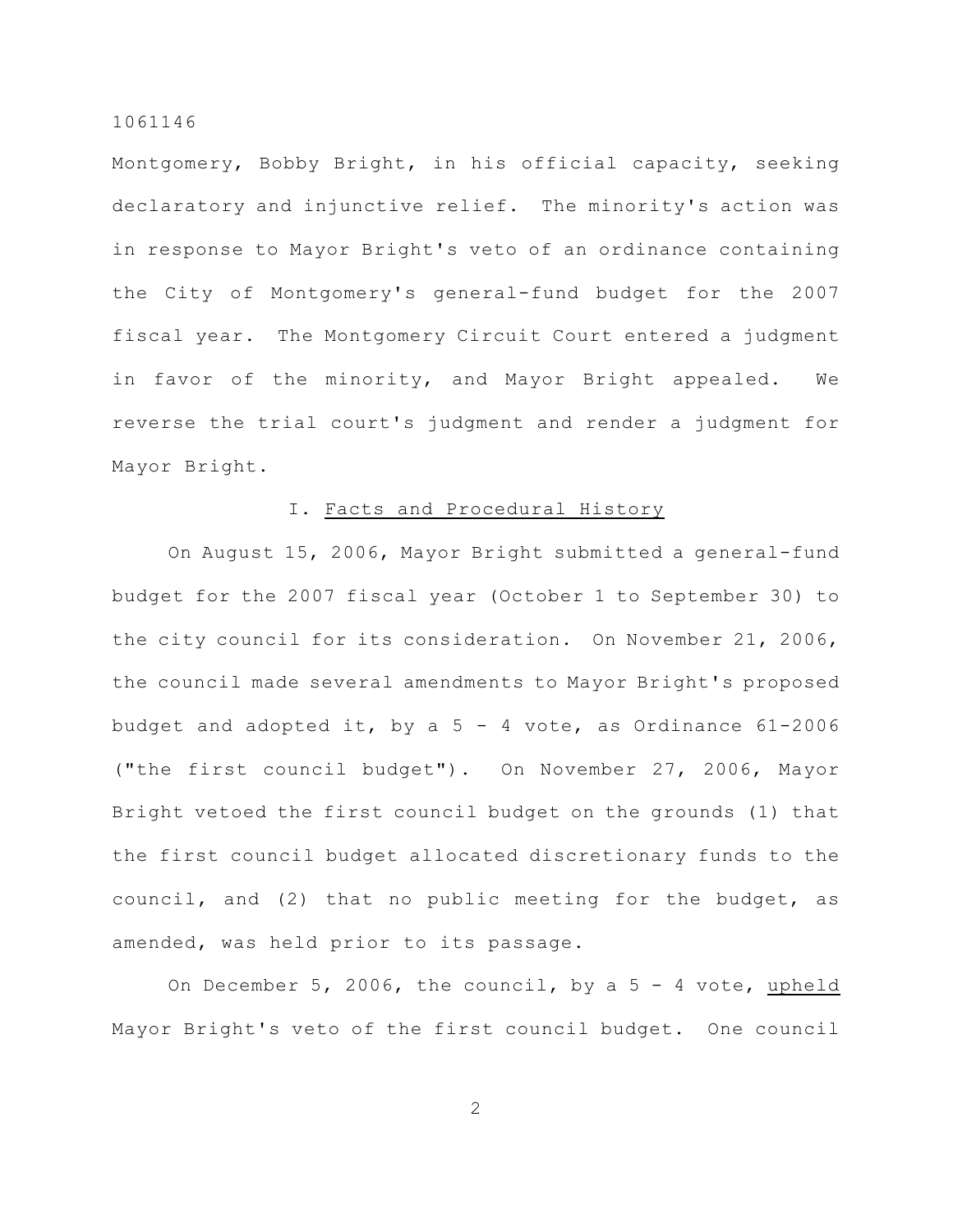member who had voted to adopt the first council budget voted to uphold Mayor Bright's veto. The minority is the four members who voted not to uphold the veto. Mayor Bright then resubmitted to the council the general-fund budget for the 2007 fiscal year. This budget was carried over until the December 19, 2006, council meeting and then was again carried over until the January 2, 2007, council meeting.

On December 29, 2006, the minority sued Mayor Bright, seeking declaratory and injunctive relief. The minority requested that the trial court (1) declare that Mayor Bright does not have the power to veto a general-fund budget that has been approved by a majority of the council, (2) declare Mayor Bright's veto of the first council budget void, (3) declare the first council budget valid, (4) order Mayor Bright to administer the first council budget, and (5) enjoin Mayor Bright from operating under the budget for the 2006 fiscal year, the preceding year's budget.<sup>1</sup> At its meeting on January

 $1$ Section 5.10 of Act No. 618, Ala. Acts 1973, provides:

<sup>&</sup>quot;If for any reason the council fails to adopt the general fund budget on or before [September 20], the general fund budget of the current fiscal year shall be the general fund budget for the ensuing year, until such time as a newly revised budget shall be adopted by the council, and, until such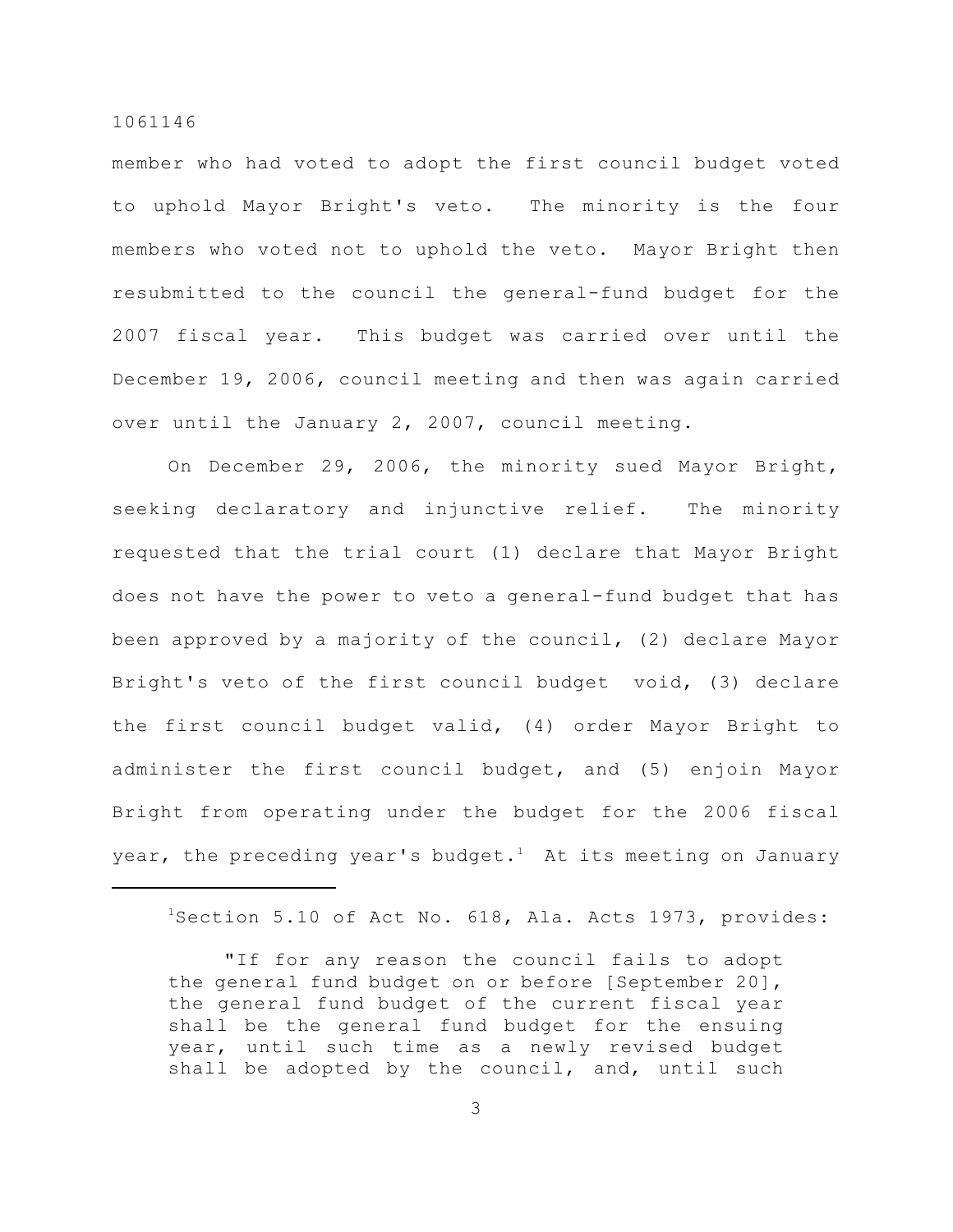2, 2007, the council amended Mayor Bright's proposed budget without increasing the total expenditures and adopted it as Ordinance 2-2007. Mayor Bright approved Ordinance 2-2007 without any objections.

On February 1, 2007, Mayor Bright moved to dismiss the minority's action on the grounds that the complaint stated neither a ground nor a justiciable controversy upon which relief could be granted. The trial court denied the motion. On April 11, 2007, the minority moved for a judgment on the pleadings. The next day, Mayor Bright moved for a summary judgment. The trial court held a hearing on both motions.

On May 10, 2007, the trial court denied Mayor Bright's motion for a summary judgment and entered a judgment in favor of the minority. The trial court's final judgment stated that Act No. 618, Ala. Acts 1973, sets forth the power, authority, and duties of the mayor and council in managing the affairs of the City of Montgomery and that "there is nothing in Act 618 or in the general law that grants to the mayor of the city of Montgomery [the] power or the authority to veto a budget

time, shall have full force and effect to the same extent as if the same had been adopted by the council, notwithstanding anything to the contrary in this act."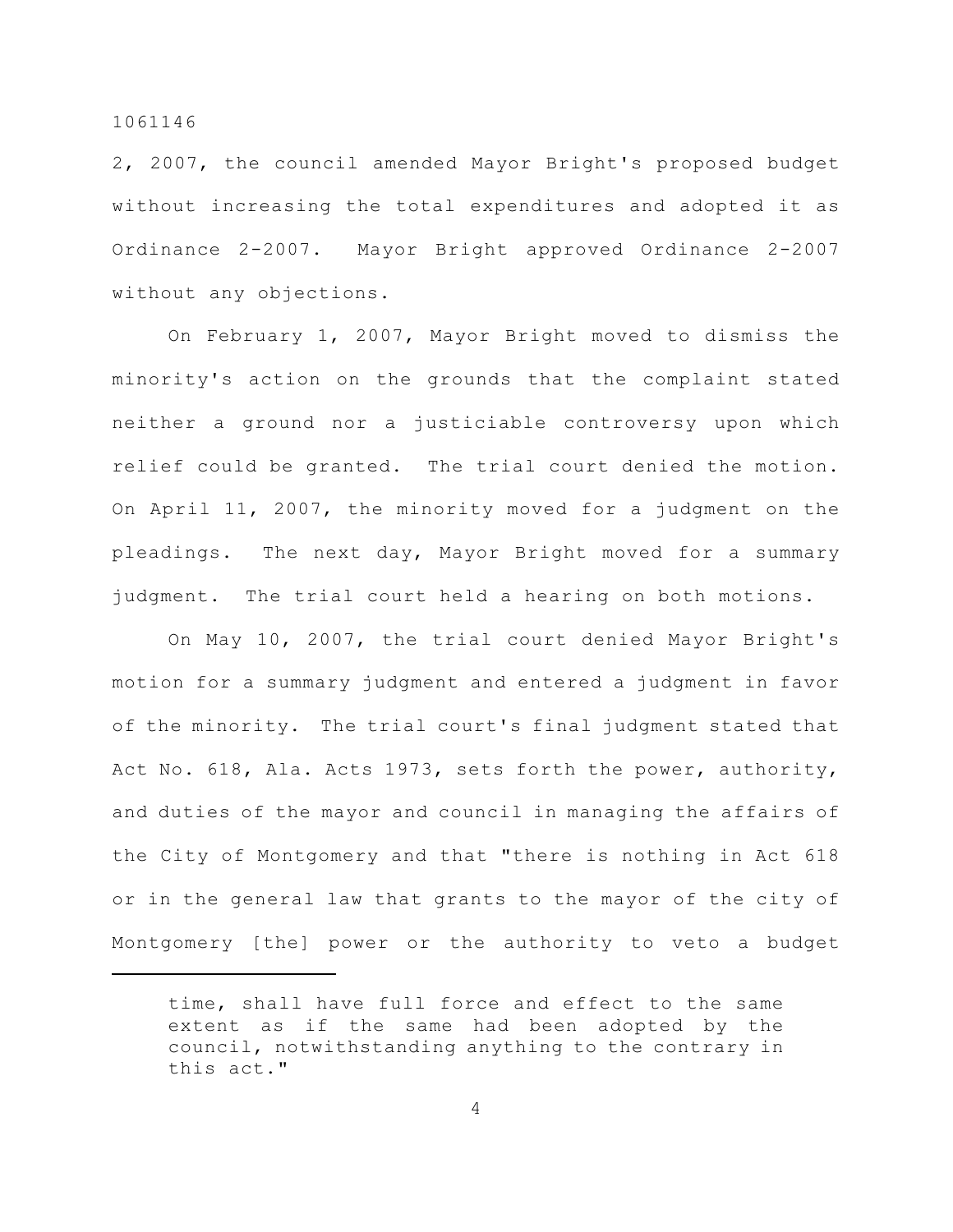passed by the city council." The trial court ordered that the City of Montgomery must operate under the first council budget.

On May 10, 2007, Mayor Bright moved in the trial court to stay the final judgment pending appeal. The trial court denied the motion. Mayor Bright then filed a notice of appeal to this Court and moved to stay the trial court's final judgment pending appeal. This Court granted the motion to stay, pending resolution of the appeal. Consequently, the City of Montgomery operated under the budget approved on January 2, 2007, Ordinance 2-2007, until the 2007 fiscal year concluded on September 30, 2007. See §§ 5.01 & 5.10, Act No. 618, Ala. Acts 1973. Since October 1, 2007, the City of Montgomery has operated under the general-fund budget for the 2008 fiscal year, which the council adopted on or about September 18, 2007.

# II. Standard of Review

Because on the motion for a judgment on the pleadings the trial court considered matters outside the pleadings, the motion was treated as one for a summary judgment, see Rule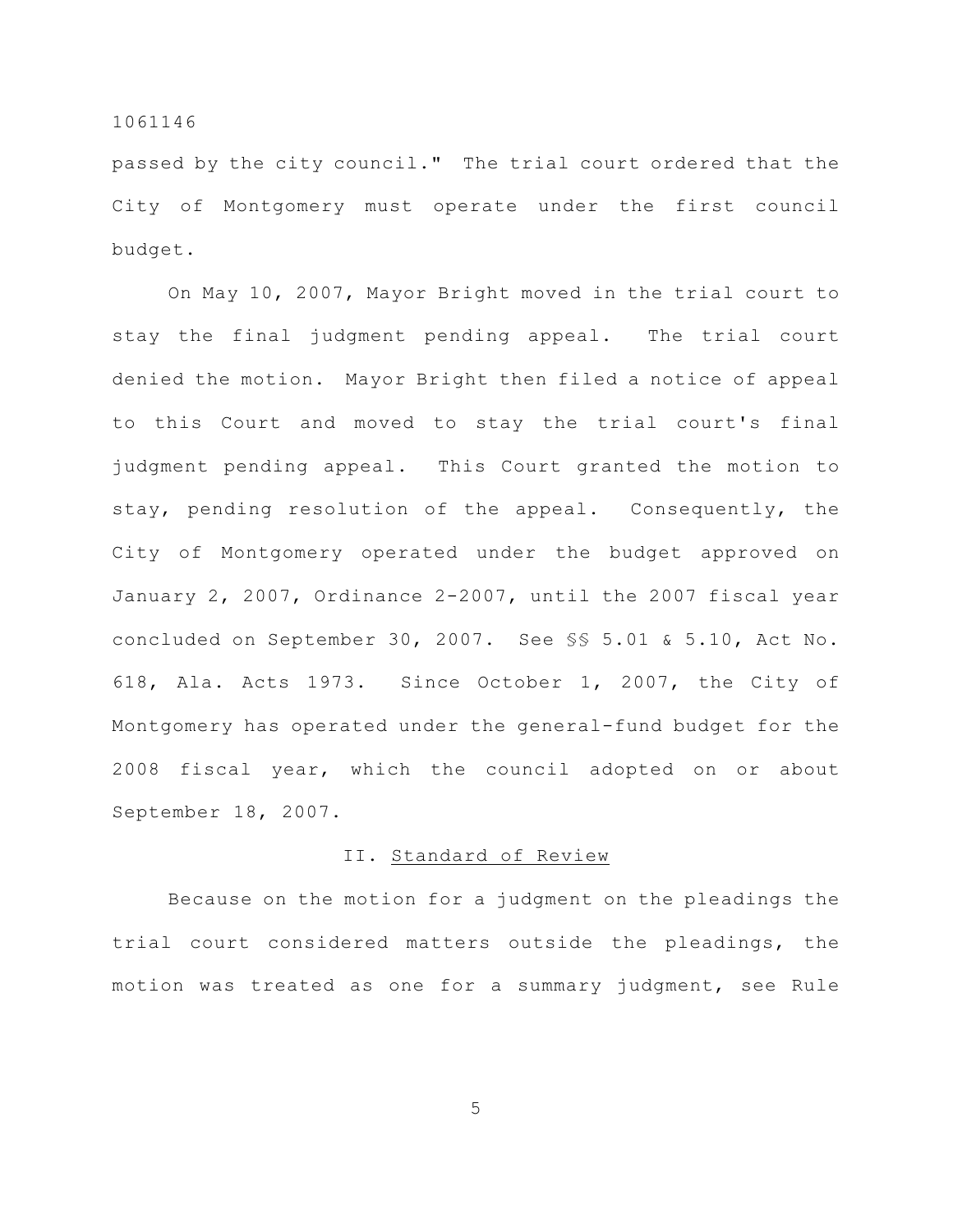12(c), Ala. R. Civ. P., and our summary-judgment standard applies.

"The standard by which this Court will review a motion for summary judgment is well established:

"'The principles of law applicable to a motion for summary judgment are well settled. To grant such a motion, the trial court must determine that the evidence does not create a genuine issue of material fact and that the movant is entitled to a judgment as a matter of law. Rule 56(c)(3), Ala. R. Civ. P. When the movant makes a prima facie showing that those two conditions are satisfied, the burden shifts to the nonmovant to present "substantial evidence" creating a genuine issue of material fact. Bass v. SouthTrust Bank of Baldwin County, 538 So. 2d 794, 797-98 (Ala. 1989); § 12-21-12(d)[,] Ala. Code 1975. Evidence is "substantial" if it is of "such weight and quality that fair-minded persons in the exercise of impartial judgment can reasonably infer the existence of the fact sought to be proved." West v. Founders Life Assur. Co. of Florida, 547 So. 2d 870, 871 (Ala. 1989).

"'In our review of a summary judgment, we apply the same standard as the trial court. Ex parte Lumpkin, 702 So. 2d 462, 465 (Ala. 1997). Our review is subject to the caveat that we must review the record in a light most favorable to the nonmovant and must resolve all reasonable doubts against the movant. Hanners v. Balfour Guthrie, Inc., 564 So. 2d 412 (Ala. 1990).'"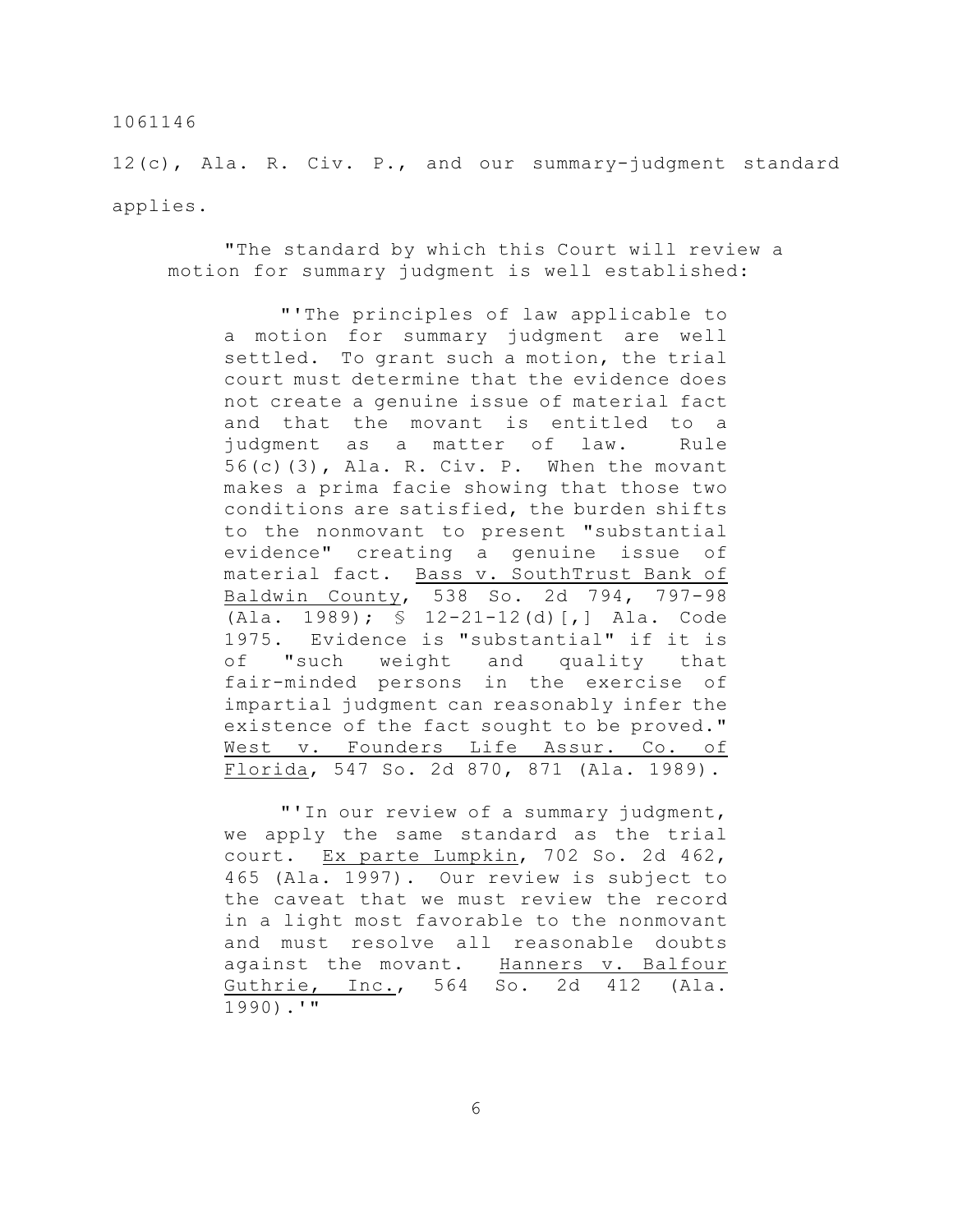Payton v. Monsanto Co., 801 So. 2d 829, 832-33 (Ala. 2001) (quoting Ex parte Alfa Mut. Gen. Ins. Co., 742 So. 2d 182, 184 (Ala. 1999)).

## III. Analysis

### A. Mootness

The issue of the validity of Mayor Bright's veto of the first council budget is now moot because of the confluence of this Court's stay of the trial court's order nullifying Mayor Bright's veto of Ordinance 61-2006 and the lack of sufficient time to obtain appellate review of the trial court's order.<sup>2</sup> However, there is an exception to the doctrine of mootness in those instances where an issue is capable of repetition, yet evades review. See McCoo v. State, 921 So. 2d 450, 458 (Ala. 2005) (citing Griggs v. Bennett, 710 So. 2d 411, 412 n. 4 (Ala. 1998); Ex parte Birmingham News Co., 624 So. 2d 1117 (Ala. Crim. App. 1993); and State ex rel. Kernells v. Ezell, 291 Ala. 440, 444, 282 So. 2d 266, 270 (1973)). Because the mayor of the City of Montgomery may subsequently assert veto

<sup>&</sup>lt;sup>2</sup>The last brief in this appeal was filed on September 25, 2007, the case was assigned to Justice Lyons on September 26, 2007, and four days later, on October 1, 2007, the budget for the 2008 fiscal year superseded the budget approved on January 2, 2007, for the 2007 fiscal year.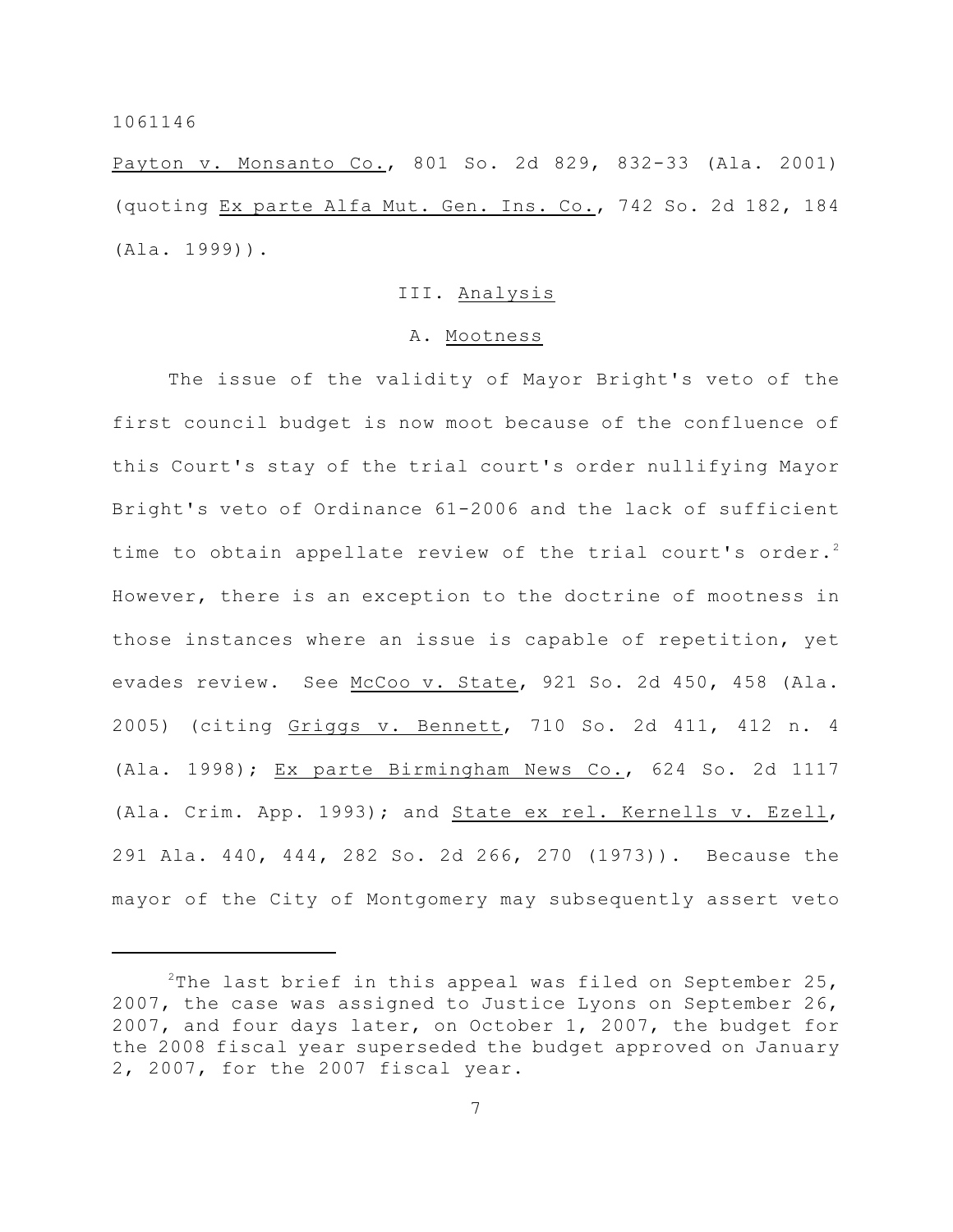power over a budget in a setting where, once again, judicial review could not be concluded within the confines of the fiscal year to which the budget applied, we deem this proceeding to fall within the exception to the doctrine of mootness.

### B. Merits

# 1. Relevant Sections of Act No. 618, Ala. Acts 1973

The City of Montgomery's mayor-council form of government is governed by Act No. 618, Ala. Acts 1973. "In 1973 the legislature enacted Act No. 618, which proposed a mayor-council form of government for the City of Montgomery .... Act No. 618 was ratified on November 5, 1974, at a special election called for such purpose." Siegelman v. Folmar, 432 So. 2d 1246, 1249 (Ala. 1983).

Article III of Act No. 618 is entitled "The Council," and § 3.07, entitled "Powers," provides, in pertinent part:

"All powers of the city, including all powers vested in it by this act, by the laws, general and local, of the state, and by Title 62 of the Code of Alabama of 1940, as amended, and the determination of all matters of policy, shall be vested in the council. Without limitation of the foregoing, the council shall have power to:

"....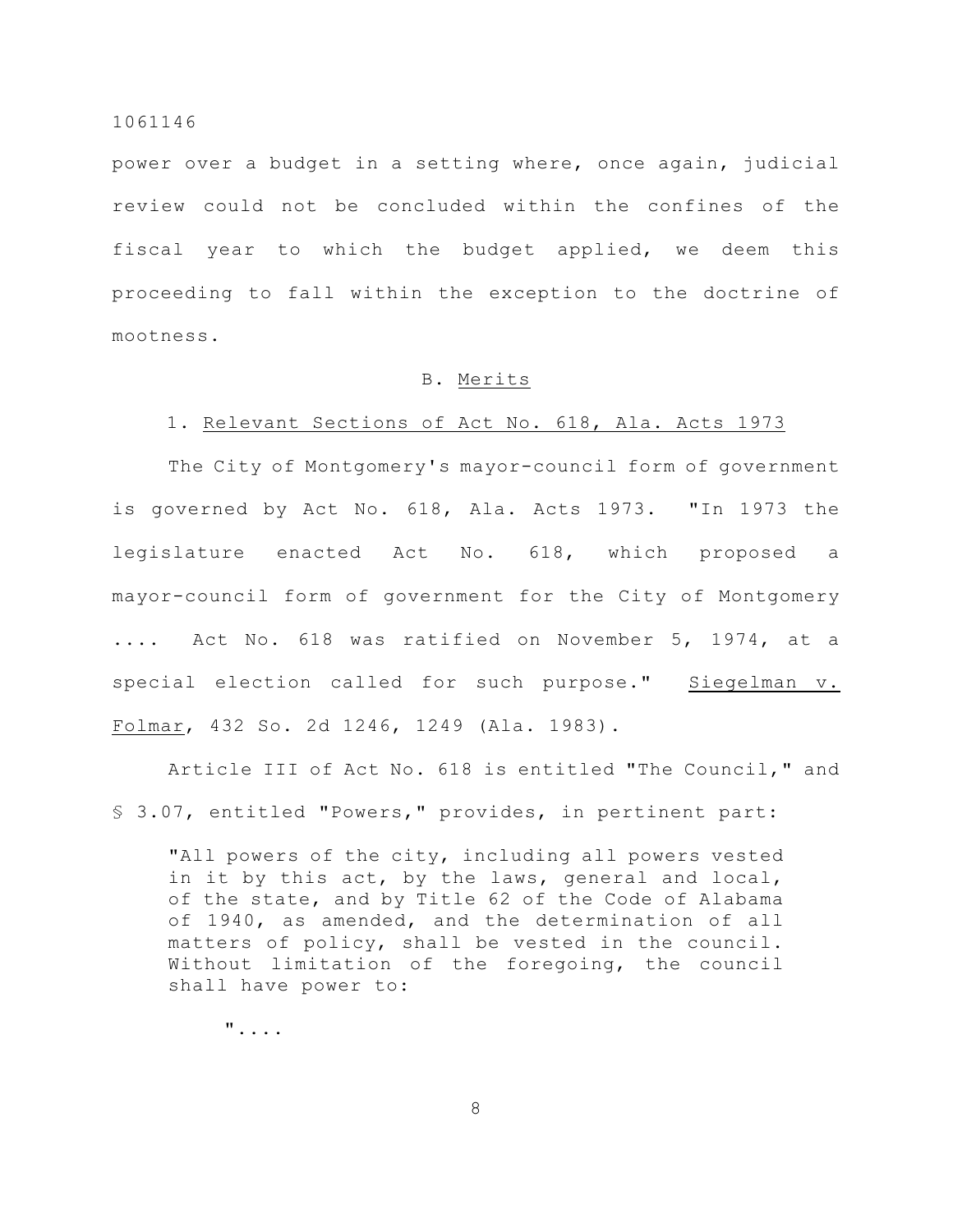"(b) Adopt the budget of the city.

"...."

Section 3.15, entitled, "Meetings, passage of ordinances, etc.," provides for regular public meetings of the council, at which a majority of the council members constitutes a quorum. Section 3.15 further provides that "the affirmative vote of a majority of those members present, shall be sufficient for the passage of any resolution, by-law or ordinance ... or the exercise of any of the powers conferred upon it by the terms of this act or by law ...." However, § 3.15 limits this authority, stating, among other things: "No resolution, by-law or ordinance ... appropriating any money for any purpose ... shall be enacted except at a regular public meeting of said council or an adjournment thereof." Section 3.15 also provides: "No ordinance of permanent operation shall be passed at the meeting at which it was introduced except by unanimous consent of all members of the council present ...."

Section 3.15 further provides:

"[A]ll ordinances or resolutions, after having been passed by the council, shall by the clerk be transmitted within forty-eight (48) hours after their passage to the mayor for his consideration, who, if he shall approve thereof, shall sign and return the same to the clerk, who shall publish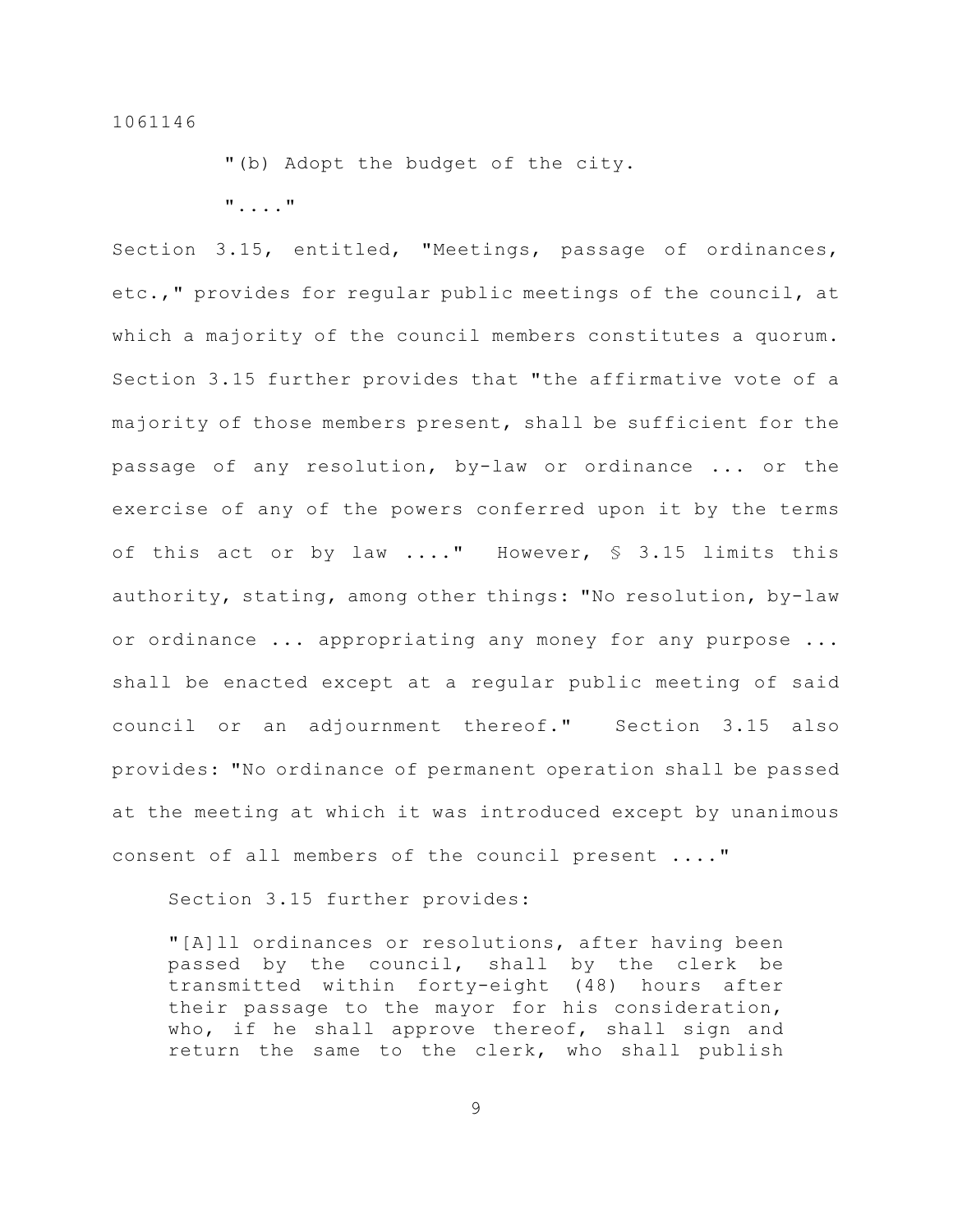them, if publication thereof is required, and such ordinances and resolutions shall thereupon become effective and have the force of law. ... If the mayor shall disapprove of any ordinance or resolution transmitted to him as aforesaid, he shall, within ten (10) days of the time of its passage by the council, return the same to the clerk with his objections in writing, and the clerk shall make report thereof to the next regular meeting of the city council; and if a majority of the council members present shall at said meeting adhere to said ordinance or resolution, notwithstanding said objections, said vote being taken by yeas and nays and spread upon the minutes, then, and not otherwise, said ordinance or resolution shall after publication thereof, if publication is required, have the force of law. If publication of said ordinance or resolution is not required, it shall take effect upon its passage over objections. ... Anything in this section to the contrary notwithstanding, the mayor shall not have the power to veto over appointments of the council, or over any action of the council relating to an investigation as provided for in section 9.03 of Article IX."

(Emphasis added.)

Article IV of Act No. 618 is entitled "Mayor," and §

4.06, entitled "Powers and duties," provides:

"The mayor shall be the head of the administrative branch of the city government. He shall not sit with the council nor shall he have a vote in its proceedings and he shall have the power and duties herein conferred. He shall be responsible for the proper administration of all affairs of the city and, subject to the provisions of any civil service or merit system law applicable to such city and except as otherwise provided herein, he shall have power and shall be required to: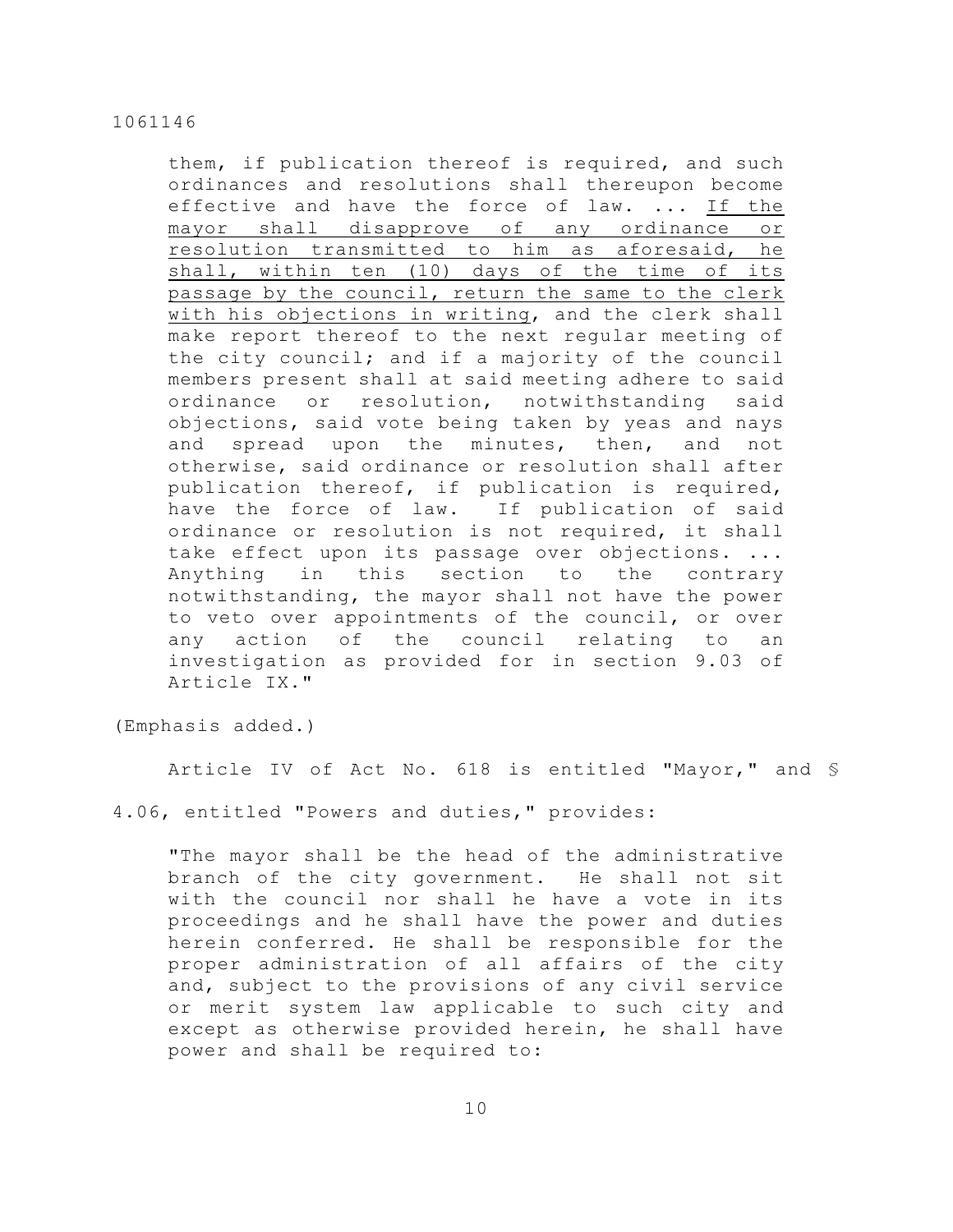"....

"(4) Keep the council fully advised as to the financial conditions and needs of the city; prepare and submit the budget annually to the council and be responsible for its administration after its adoption; prepare and submit, as of the end of the fiscal year, a complete report on the financial and administrative activities of the city for such year.

"...."

### 2. Whether Act No. 618 permits the Mayor to Veto a Budget

The minority contends that the trial court correctly ruled that Act No. 618 does not grant the mayor of the City of Montgomery the power or authority to veto a budget. On the other hand, Mayor Bright contends that he vetoed Ordinance 61- 2006, which adopted the first council budget, and that § 3.15 of Act No. 618 grants the mayor of the City of Montgomery the power and authority to veto any and all ordinances<sup>3</sup> passed by the council and submitted to the mayor by the city clerk.<sup>4</sup>

<sup>&</sup>lt;sup>3</sup>Mayor Bright states that the two specifically enumerated exceptions to the mayor's power to veto an ordinance in § 3.15 are not applicable here.

 $4$ The minority contends that Mayor Bright's argument that Act No. 618 grants him statutory authority to veto an ordinance containing a budget is not supported with any relevant authority and, therefore, only minimally complies with Rule 28, Ala. R. App. P. However, we note that this case requires interpretation of specific provisions in a local act that this Court has not previously considered. Moreover, Mayor Bright adequately supports his argument by citation of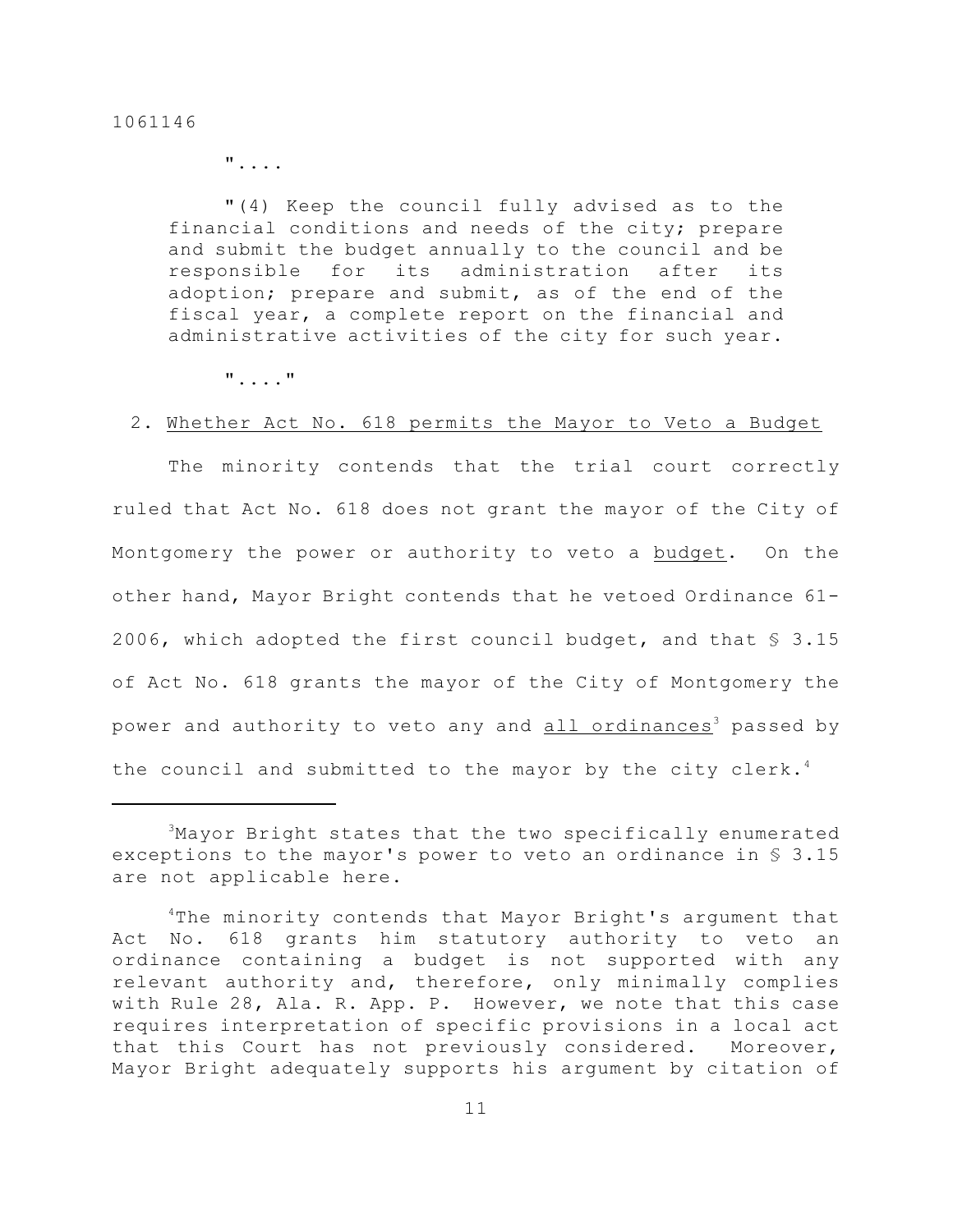We must determine whether the legislature intended to grant the mayor of the City of Montgomery the power to veto an ordinance adopting a budget. Section 3.15 provides: "If the mayor shall disapprove of any ordinance ..., he shall, within ten (10) days of the time of its passage by the council, return the same to the clerk with his objections in writing." (Emphasis added.) Mayor Bright contends that the phrase "any ordinance" in this sentence subsumes an ordinance that contains a budget. The minority contends that Act No. 618 does not use the terms "budget" and "ordinance" interchangeably and notes that Act No. 618 never refers to an ordinance that contains a budget.

Our inquiry is governed by settled principles of statutory construction:

> "'The fundamental rule of statutory construction is that this Court is to ascertain and effectuate the legislative intent as expressed in the statute. League of Women Voters v. Renfro, 292 Ala. 128, 290 So. 2d 167 (1974). In this ascertainment, we must look to the entire Act instead of isolated phrases or clauses; Opinion of the Justices, 264 Ala. 176, 85 So. 2d 391 (1956).'

applicable cases regarding statutory construction.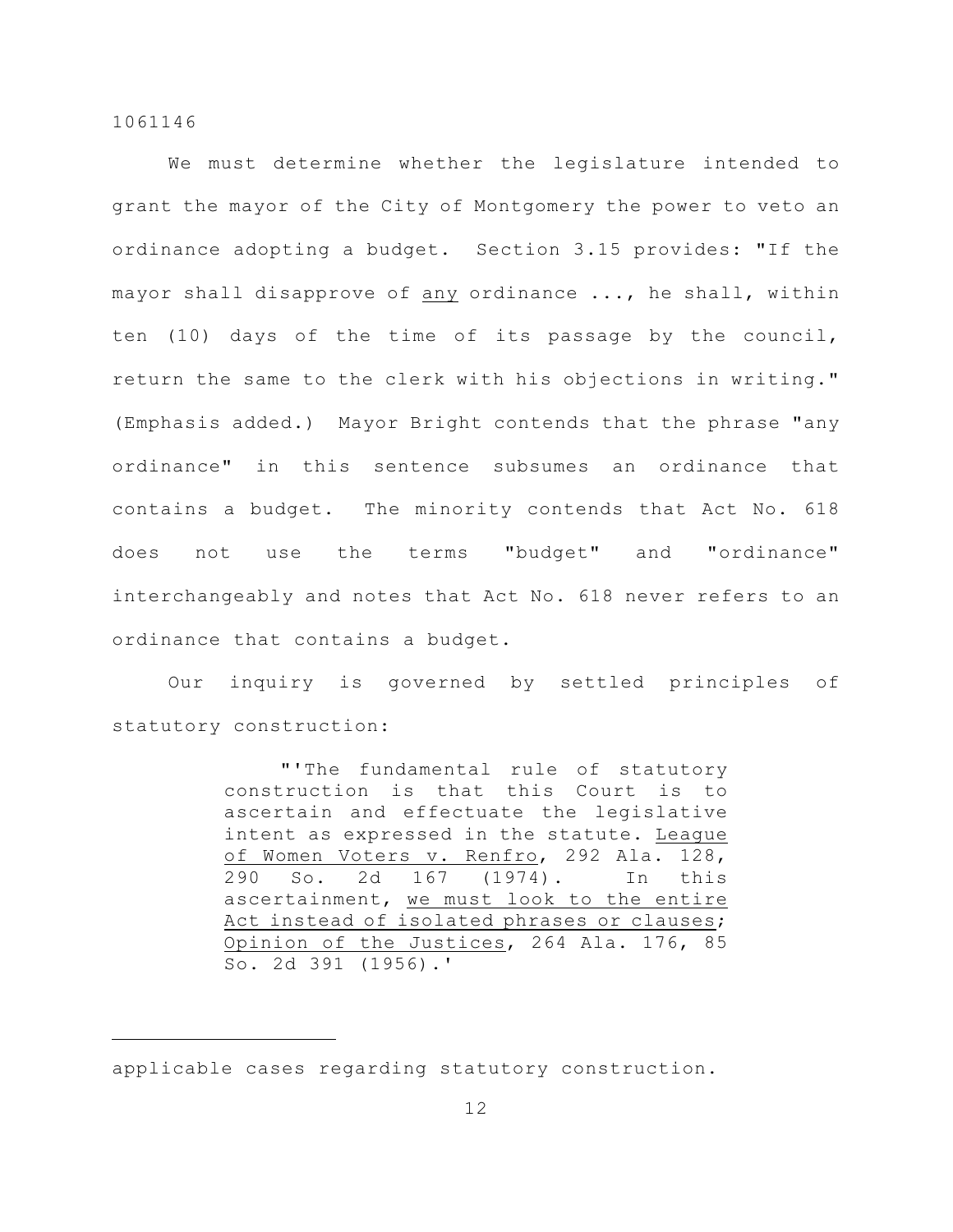"Darks Dairy, Inc. v. Alabama Dairy Comm'n, 367 So. 2d 1378, 1380 (Ala. 1979) (emphasis added). To discern the legislative intent, the Court must first look to the language of the statute. If, giving the statutory language its plain and ordinary meaning, we conclude that the language is unambiguous, there is no room for judicial construction. Ex parte Waddail, 827 So. 2d 789, 794 (Ala. 2001). If a literal construction would produce an absurd and unjust result that is clearly inconsistent with the purpose and policy of the statute, such a construction is to be avoided. Ex parte Meeks, 682 So. 2d 423 (Ala. 1996)."

City of Bessemer v. McClain, 957 So. 2d 1061, 1074-75 (Ala. 2006).

The minority's contention that Act No. 618 does not grant the mayor the power to veto a budget or an ordinance adopting a budget is, for the reasons set forth below, refuted when § 3.15 is considered in light of the entire Act. See McRae v. Security Pac. Hous. Servs., Inc., 628 So. 2d 429, 432 (Ala. 1993) ("Under the rules of statutory construction, we must consider the statute as a whole and must construe the statute reasonably so as to harmonize the provisions of the statute.").

# a. The Reference in § 3.15 to Ordinances of Permanent Operation

First, we note that § 3.15 expressly limits the council's authority to act on an "ordinance of permanent operation";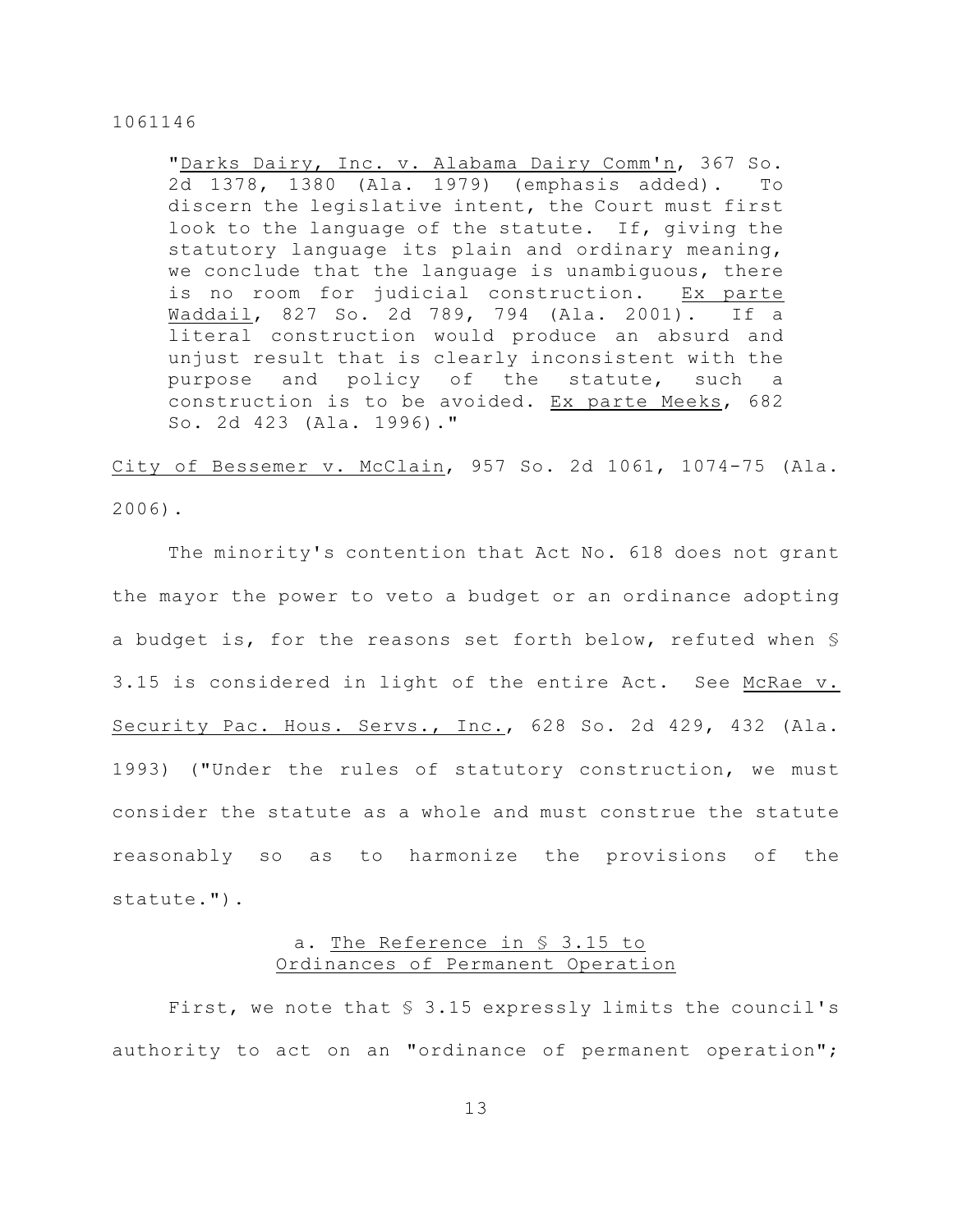such an ordinance must be passed by "unanimous consent of all members of the council present." This limitation evidences legislative contemplation of ordinances of an impermanent character, such as ordinances adopting budgets, which by their nature have a limited duration and effect. Opinion of the Attorney General No. 91-180, relied upon by the trial court as support for its finding no veto power in the mayor, recognizes that a resolution or ordinance dealing with a budget is an ordinance not intended to be "of permanent operation." Op. Att'y Gen. No. 91-180 (Feb. 21, 1991). Unlike the statute addressed in the Attorney General's Opinion, which granted a mayor the power to veto only ordinances of permanent operation, the mayor's veto power granted in Act. 618 applies to "any ordinance or resolution," notwithstanding that in a preceding sentence in the same section the legislature referred to an "ordinance of permanent operation." (Emphasis added.)

Our cases have recognized that ordinances may be of permanent operation or may have a more limited duration. See City of Prichard v. Moulton, 277 Ala. 231, 238, 168 So. 2d 602, 609 (1964) ("Ordinances or resolutions of permanent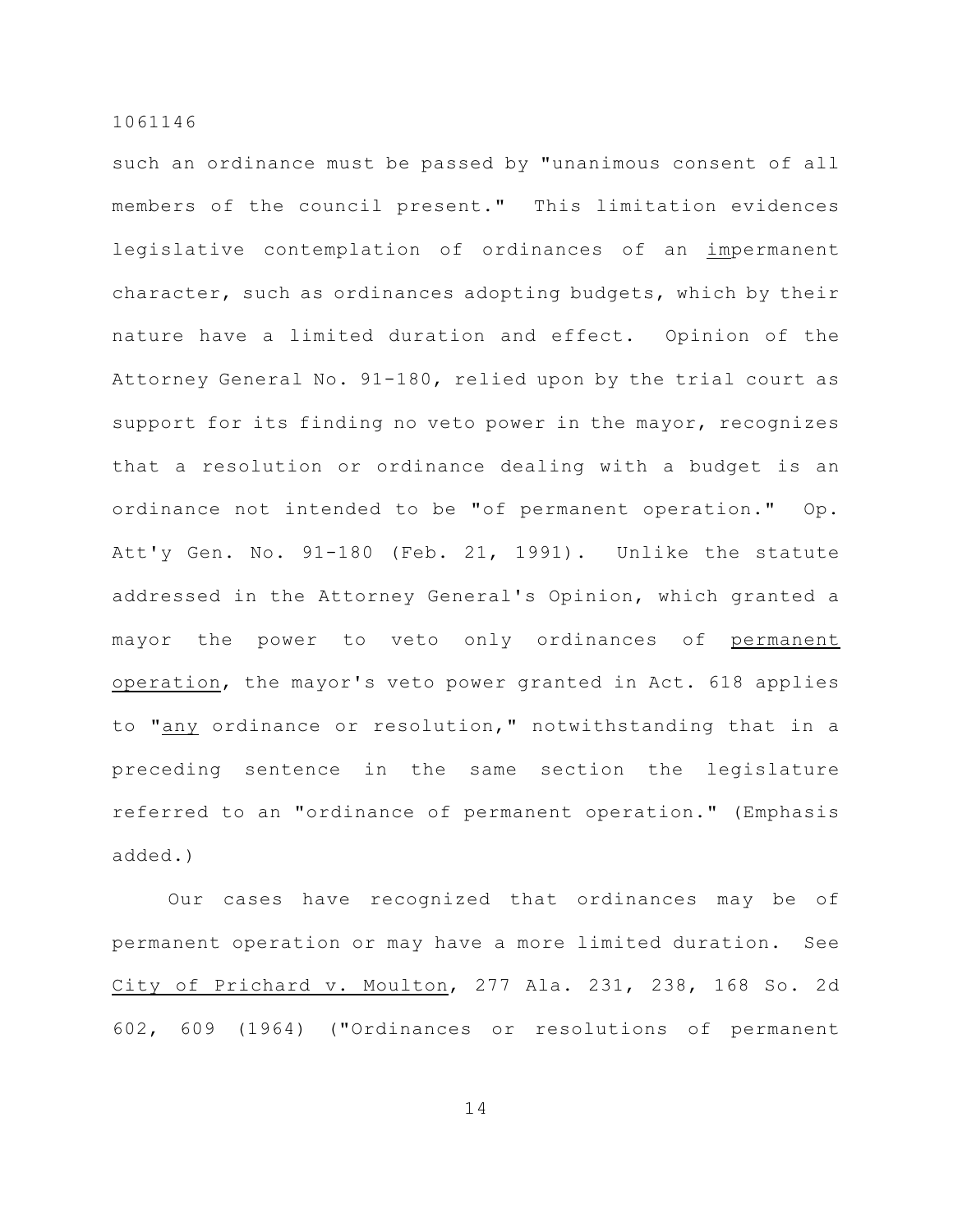operation are those which continue in force until repealed. An ordinance providing for the creation of city offices such as a treasurer, tax collector, or clerk, is an example of an ordinance of a permanent nature. Michael v. State, 163 Ala. 425, 50 So. 929 [(1909)]. In Pierce v. City of Huntsville, 185 Ala. 490, 64 So. 301 [(1913)], this Court held that ordinances and resolutions relating to the calling for and acceptance of bids and fixing assessments, for paving of certain streets were not ordinances or resolutions of a permanent nature."). In Moulton, this Court concluded that proceedings involving resolutions and ordinances for a city's ordinary needs and expenses did not need to be approved by the mayor, whose veto authority was limited to ordinances and resolutions intended to be of a permanent operation. 277 Ala. at 238, 168 So. 2d at 609. Thus, because § 3.15 refers to "ordinances of permanent operation" we must conclude that the legislature also contemplated the existence of ordinances that deal with matters not of permanent operation, such as those dealing with adoption of a budget for a given year, and contemplated that such ordinances were within the scope of the council's authority to pass ordinances.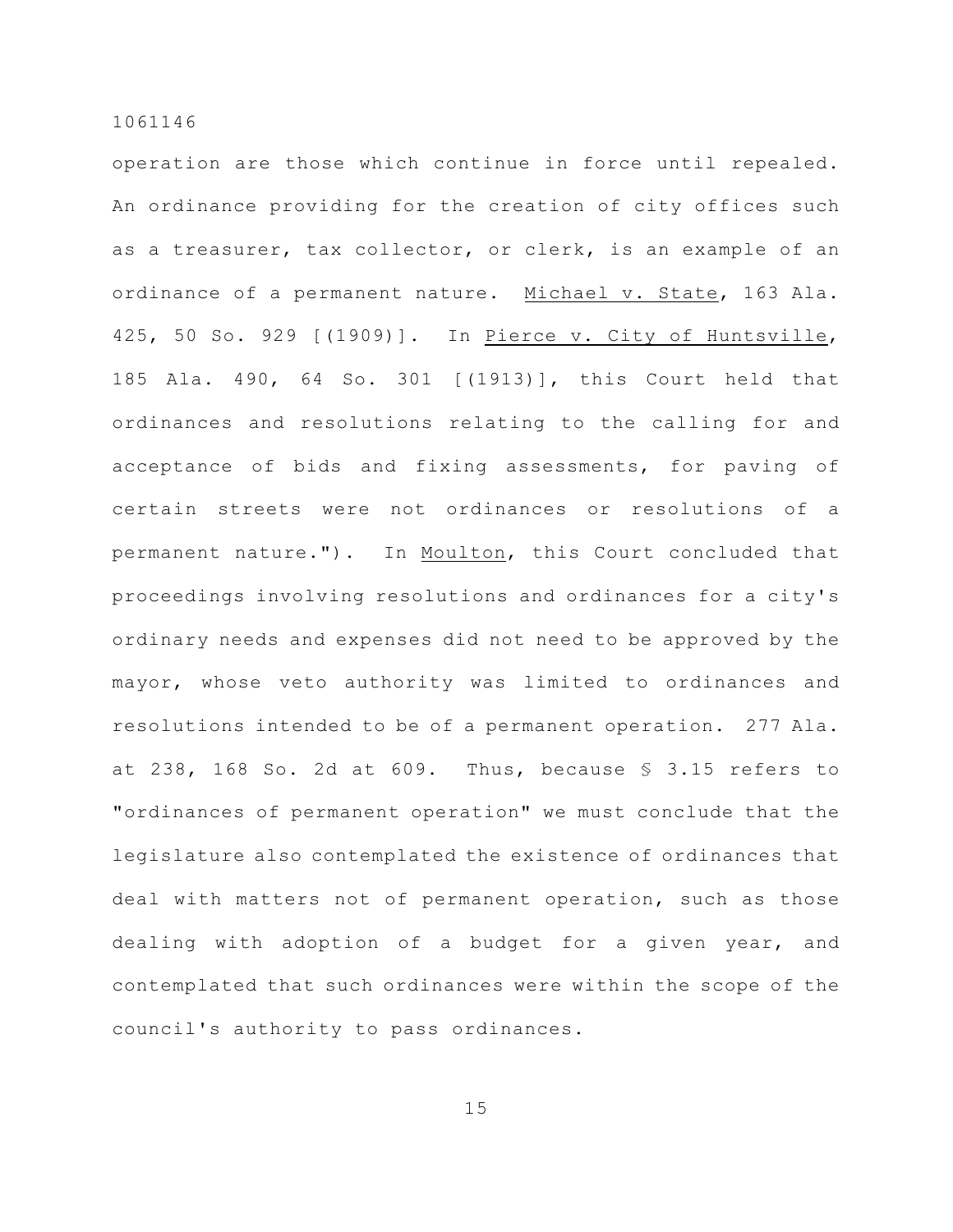# b. The Effect of the Absence of Direct Reference to a "Budget" in the Context of Ordinances

The minority contends that we should draw significance from the absence of the term "budget" in connection with references to ordinances because, it argues, the legislature could have chosen to use, but did not, the term "budgetordinance." The trial court held that § 3.07 grants the council the sole power to adopt the general-fund budget for the City of Montgomery, without discussing the mayor's power to veto ordinances in § 3.15. Because §§ 3.07 and 3.15 deal with the same subject matter, the powers of the city council, we must read them in pari materia and construe them together to ascertain the meaning and intent of each section. Ex parte Weaver, 871 So. 2d 820, 824 (Ala. 2003).

The conclusion that we should attach significance to the omission of any reference to the word "budget" in § 3.15 does not withstand scrutiny when § 3.15 is considered in its entirety and in light of the plain meaning of the term "ordinance." Section 3.15 uses the term "ordinance" to describe a means of "appropriating any money for any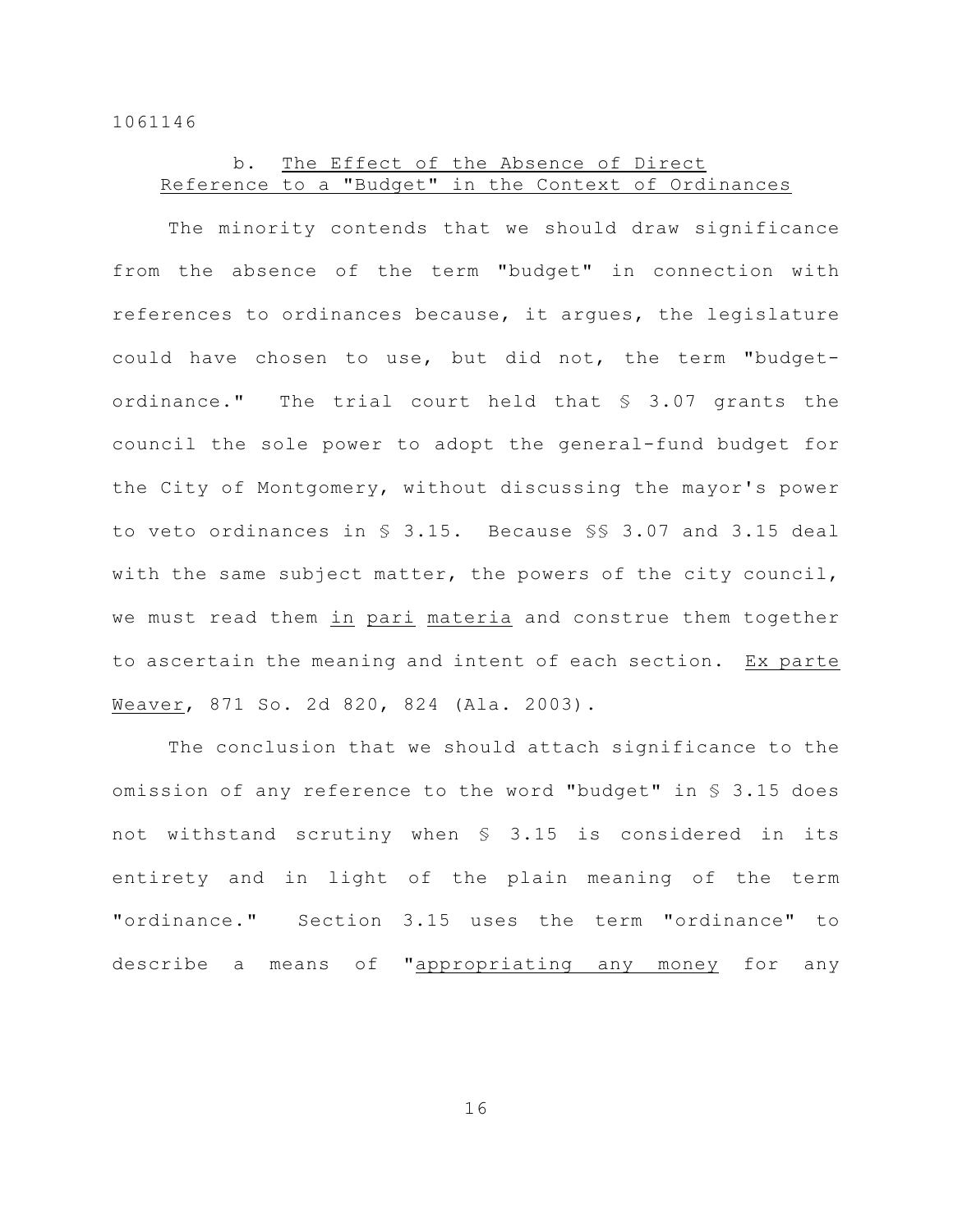purpose."<sup>5</sup> (Emphasis added.) "Ordinance" is defined in Black's Law Dictionary 1132 (8th ed. 2004) as follows:

"An authoritative law or decree; esp., a municipal regulation. Municipal governments can pass ordinances on matters that the state government allows to be regulated at the local level. -- Also termed bylaw; municipal ordinance. [Cases: Municipal Corporations 105. C.J.S. Municipal Corporations §§ 247-251.]

"'An ordinance ... may be purely administrative in nature, establishing offices, prescribing duties, or setting salaries; it may have to do with the routine or procedure of the governing body. Or it may be a governmental exercise of the power to control the conduct of the public -- establishing rules which must be complied with, or prohibiting certain actions or conduct. In any event it is the determination of the sovereign power of the state as delegated to the municipality. It is a legislative enactment, within its sphere, as much as an act of the state legislature.' 1 Judith O'Gallagher, Municipal Ordinances § 1A.01, at 3 (2d ed. 1998)."

(Some emphasis original; some emphasis added.)

Appropriating money for various purposes through the adoption of a budget is an administrative function of the City of Montgomery. Perhaps the most compelling evidence of the

 $5$ Section 3.15 provides, in pertinent part: "No resolution, by-law or ordinance ... appropriating any money for any purpose ... shall be enacted except at a regular public meeting of said council or an adjournment thereof."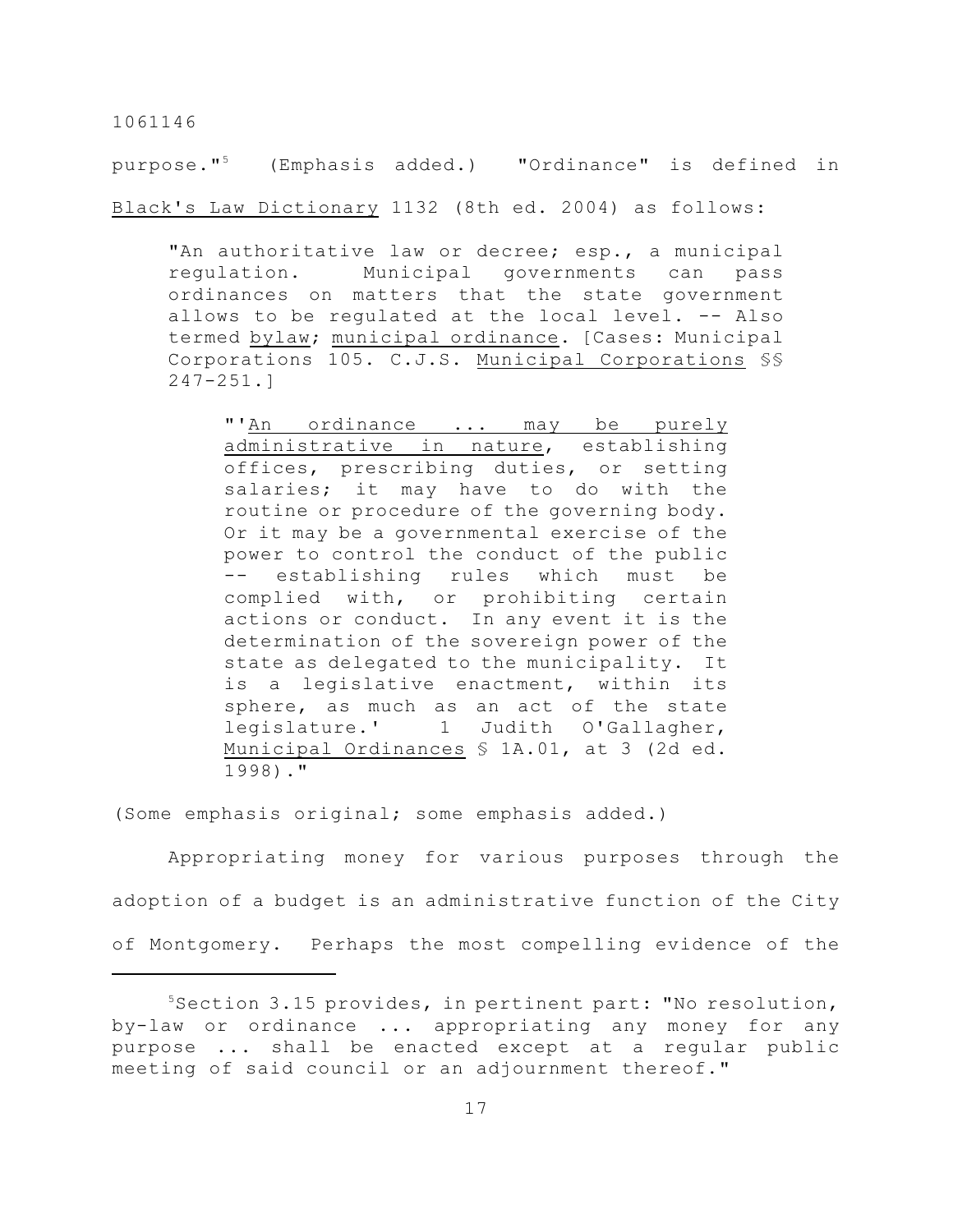reasonableness of interpreting the council's action of passing a budget as the adoption of an ordinance pursuant to the powers enumerated in § 3.15 is found in the style of the document through which the council adopted the first council budget –- the very budget that Mayor Bright vetoed; it is entitled, "Ordinance 61-2006." (Emphasis added.) Moreover, if we do not harmonize §§ 3.07 and 3.15 and instead accept the minority's reasoning that every power granted to the council by § 3.07 is exempt from the veto power granted to the mayor by § 3.15, we would then have to ascribe to the legislature an intent to provide the mayor with a virtually meaningless veto power. We find no basis to conclude that Act No. 618 withholds the authority to adopt a budget from the sweep of the council's power to pass ordinances in § 3.15. Therefore, we draw no significance from the absence of the term "budget" in connection with the grant of power in § 3.15 to the mayor to veto ordinances.

# c. The Effect of Express Limitations on the Mayor's Veto Power

Section 3.15 places express limitations upon the mayor's power to veto ordinances, and none of these limitations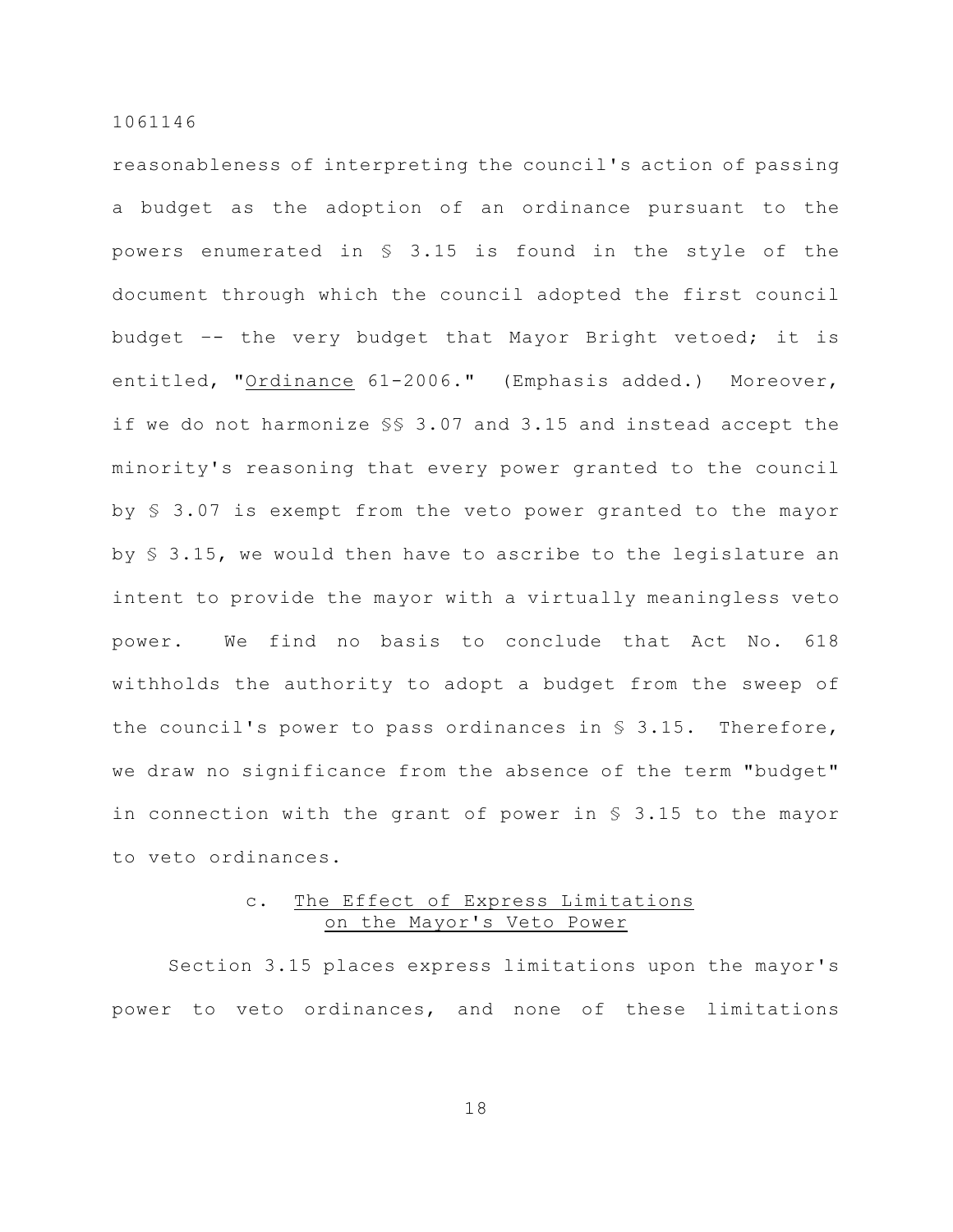relates to ordinances adopting budgets. $6$  The legislature expressly provided that the mayor lacks the power to veto appointments of the council and any actions relating to an investigation by the council but does not mention ordinances adopting budgets. Under the rule of "expressio unius est exclusio alterius," we must construe § 3.15 as excluding other subjects from which the sweep of the mayor's veto power is withheld. Champion v. McLean, 266 Ala. 103, 112, 95 So. 2d 82, 91 (1957). ("According to this rule of construction, where a statute enumerates certain things on which it is to operate, the statute is to be construed as excluding from its effect all those things not expressly mentioned.").

# d. The Effect of the Limitation on the Mayor's Voting Rights in § 4.06

The trial court held that  $$4.06$ , which provides that the mayor "shall not sit with the council nor shall he have a vote in its proceedings and he shall have the powers and duties herein conferred," supports the absence of a veto power over budgets. However, that view requires a strained reading of § 4.06, one that is inconsistent with the plain meaning of the

 $6$ The minority does not contend that any section of Act No. 618 explicitly prohibits the mayor of the City of Montgomery from vetoing a budget or an ordinance containing a budget.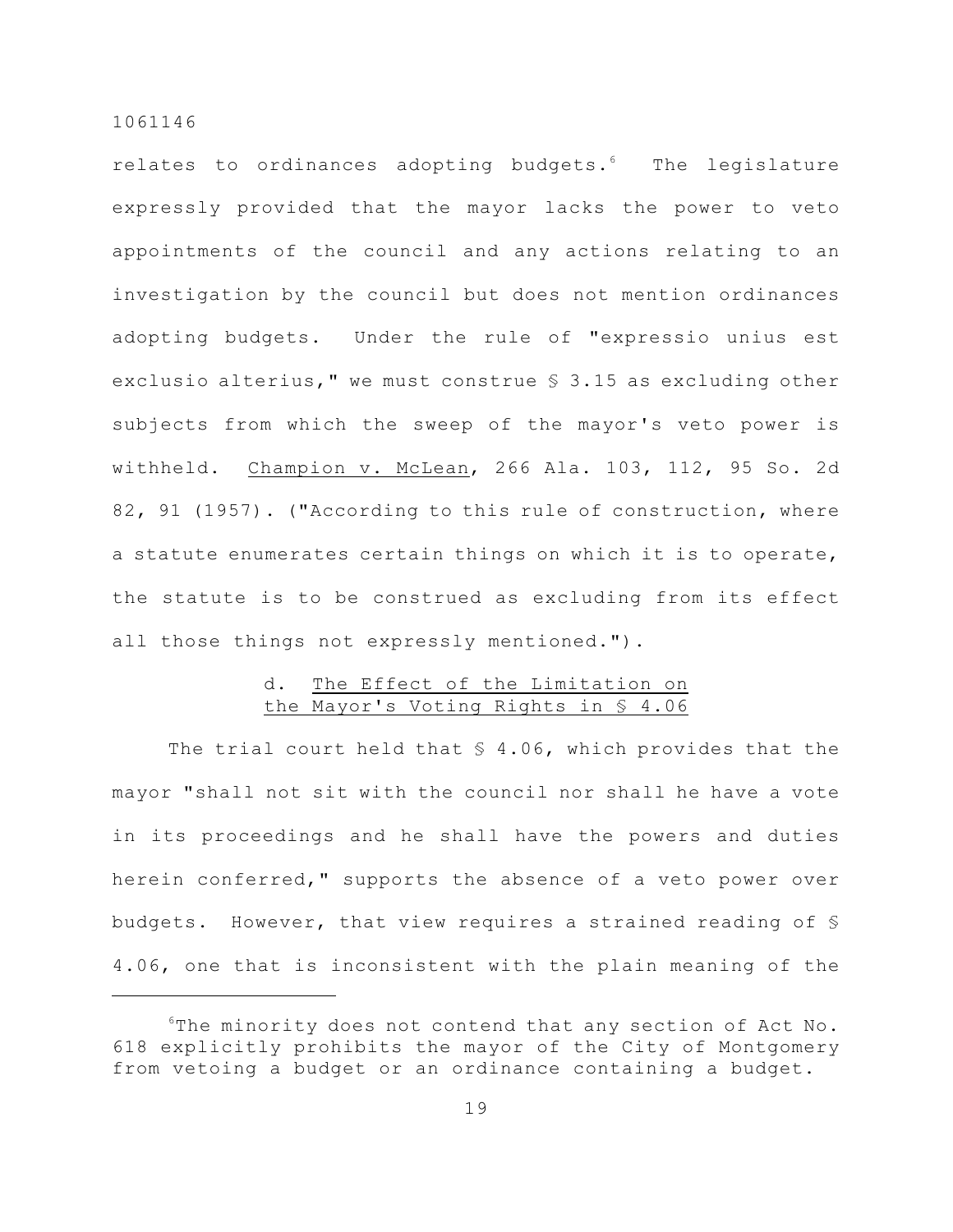section. A veto does not come into play until the conclusion of the proceedings by the council. The prohibition against a vote "in its proceedings" is therefore inapplicable to a veto, which occurs after an ordinance has been passed by the council. Once again, we must reasonably construe the Act in its entirety so as to harmonize its provisions. See McRae, 628 So. 2d at 432.

### e. The Inapplicability of Wilson v. Dawson

The trial court also relied upon Wilson v. Dawson, 590 So. 2d 263 (Ala. 1991), which the minority urges us to follow. In Wilson, the mayor of the City of Prichard made two types of changes to the general-fund budget adopted by the city council. 590 So. 2d at 264. The mayor line-item vetoed several expenditures on the budget and inserted several lineitem expenditures. 590 So. 2d at 264. To determine the scope of the powers of the mayor of the City of Prichard, this Court specifically examined § 11-43C-52 because the mayor-council form of government for the City of Prichard is governed by § 11-43C-1 et seq., Ala. Code 1975. 590 So. 2d at 264. Section 11-43C-52 provides:

"If the mayor shall disapprove of any expenditure line item contained in the budget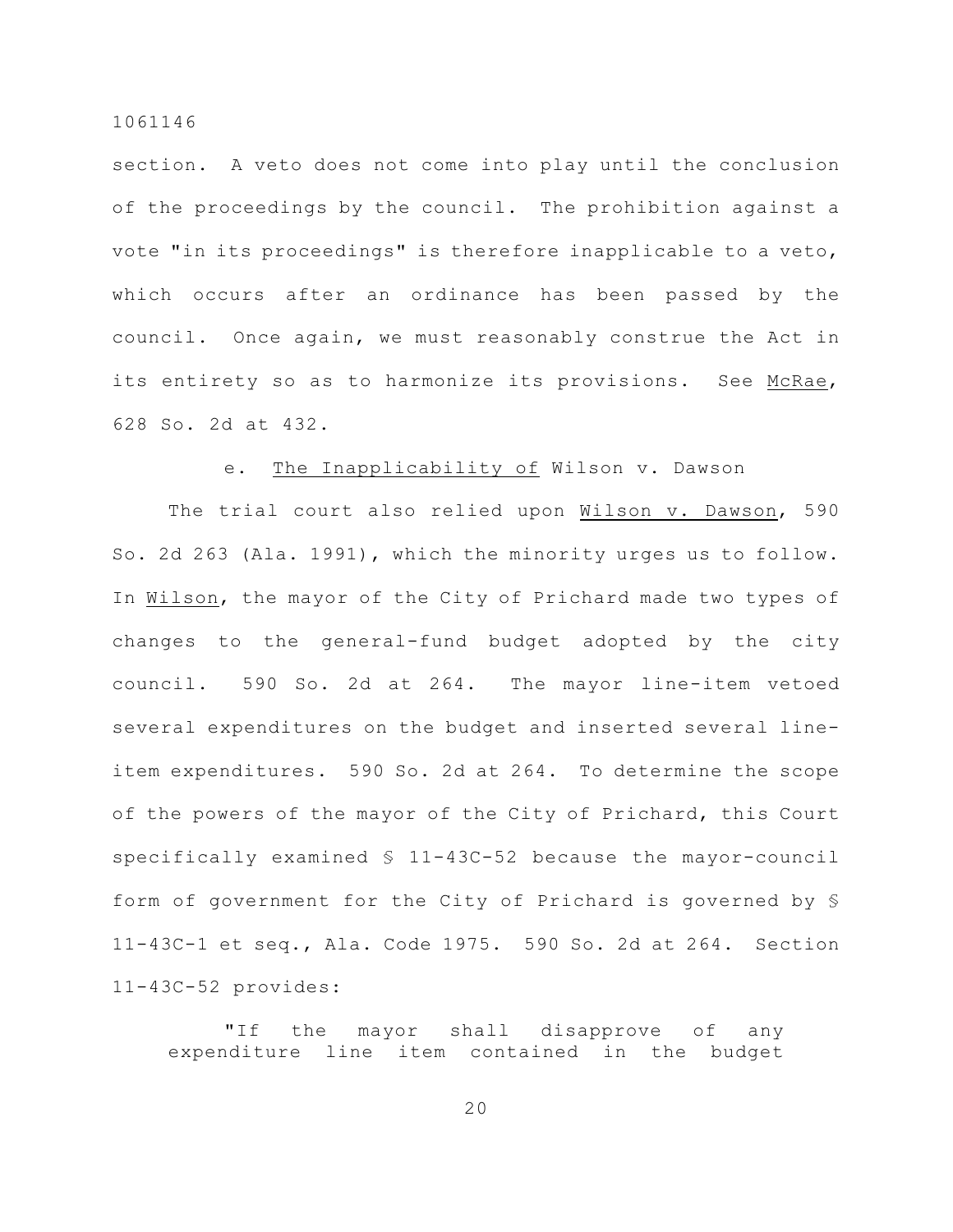transmitted to him by the council, he shall, within 10 days of the time of its passage by the council, return the same to the clerk with his objections in writing, and the clerk shall make report thereof to the next regular meeting of the city council, and if four<sup>[7]</sup> of the council members shall at the meeting adhere to said expenditure line item by yeas and nays and spread upon the minutes, then said expenditure line item shall become effective."

In Wilson, this Court strictly construed § 11-43C-52 to conclude that the legislature intended to provide the mayor with the power to line-item veto expenditures in a budget, but not "the power to alter and amend the budget so as to add or change items after its adoption." 590 So. 2d at 266. Therefore, this Court held that "[t]he mayor's statutory powers are not broad enough to permit a mayor to make alterations and amendments to a budget after it has been adopted by the council." 590 So. 2d at 265.

The trial court applied the holding in Wilson to hold that Mayor Bright did not have the power or authority to veto the first council budget because, it reasoned, Act No. 618 does not explicitly grant Mayor Bright the power or authority to veto a budget. This reasoning assumes that the reference

 $7$ At the time Wilson was decided,  $\frac{11-43C-52}{2}$  required the adherence of five members of the council.